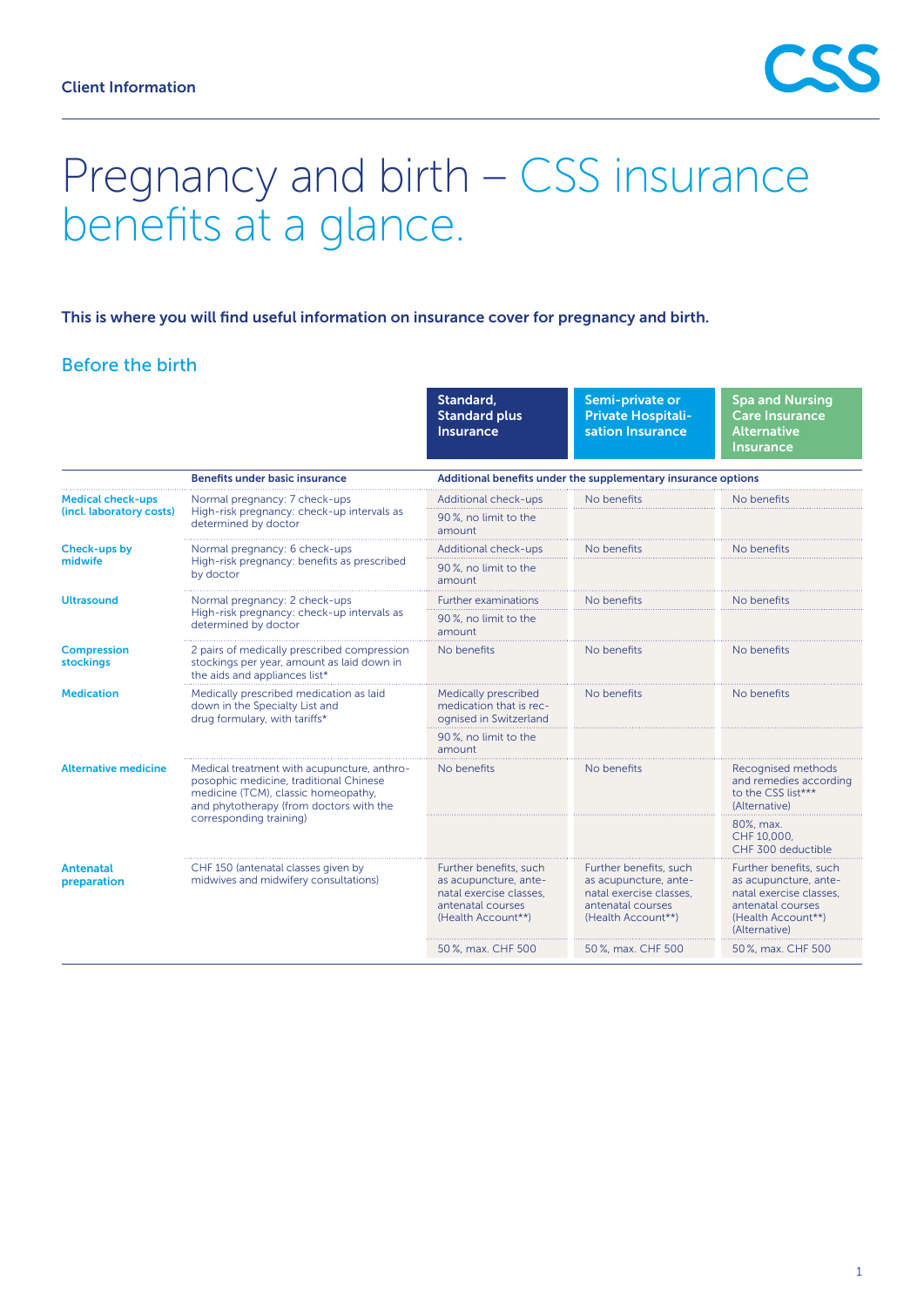# Birth

|                                                                                       |                                                                                                                                                                                                               | Standard,<br><b>Standard plus</b><br>Insurance                                                                       | Semi-private or<br><b>Private Hospitali-</b><br>sation Insurance                          | <b>Spa and Nursing</b><br><b>Care Insurance</b><br><b>Alternative</b><br><b>Insurance</b> |  |
|---------------------------------------------------------------------------------------|---------------------------------------------------------------------------------------------------------------------------------------------------------------------------------------------------------------|----------------------------------------------------------------------------------------------------------------------|-------------------------------------------------------------------------------------------|-------------------------------------------------------------------------------------------|--|
|                                                                                       | <b>Benefits under basic insurance</b>                                                                                                                                                                         | Additional benefits under the supplementary insurance options                                                        |                                                                                           |                                                                                           |  |
| <b>Birth and obstetric</b><br>support at home,<br>in hospital or at a<br>birth centre | Outpatient birth: costs of doctor, midwife,<br>medication and aids<br>Inpatient birth: general ward in a hospital or<br>at a birth centre in accordance with the<br>hospital list for the canton of residence | Outpatient birth at a<br>birth centre or at home                                                                     | No benefits                                                                               | No benefits                                                                               |  |
|                                                                                       |                                                                                                                                                                                                               | 90%, no limit to the<br>amount                                                                                       |                                                                                           |                                                                                           |  |
|                                                                                       |                                                                                                                                                                                                               | Inpatient birth in a birth<br>centre                                                                                 | Inpatient birth in a birth<br>centre                                                      | No benefits                                                                               |  |
|                                                                                       |                                                                                                                                                                                                               | Ward and co-payment<br>as per policy                                                                                 | Ward and co-payment<br>as per policy                                                      |                                                                                           |  |
|                                                                                       |                                                                                                                                                                                                               | Inpatient birth in hospital:<br>$-$ Standard:<br>general ward<br>- Standard plus:<br>semi-private or<br>private ward | Inpatient birth in hospital:<br>Free choice of doctor.<br>semi-private or<br>private ward | No benefits                                                                               |  |
|                                                                                       |                                                                                                                                                                                                               | Ward and co-payment<br>as per policy                                                                                 | Ward and co-payment<br>as per policy                                                      |                                                                                           |  |
| <b>Birth abroad in</b><br>an emergency<br>(e.g. premature birth)                      | General ward<br>(Up to twice the tariff in the canton of<br>residence. In EU States, the provisions laid<br>down in the Bilateral Agreements apply)                                                           | Inpatient birth in hospital:<br>$-$ Standard:<br>general ward<br>- Standard plus:<br>semi-private or<br>private ward | Inpatient birth in hospital:<br>Free choice of doctor.<br>semi-private or<br>private ward | No benefits                                                                               |  |
|                                                                                       |                                                                                                                                                                                                               | Ward and co-payment<br>as per policy                                                                                 | Ward and co-payment<br>as per policy                                                      |                                                                                           |  |
| <b>Birth abroad as</b><br>elective treatment                                          | Costs of the birth only in exceptional cases                                                                                                                                                                  | No benefits                                                                                                          | No benefits                                                                               | No benefits                                                                               |  |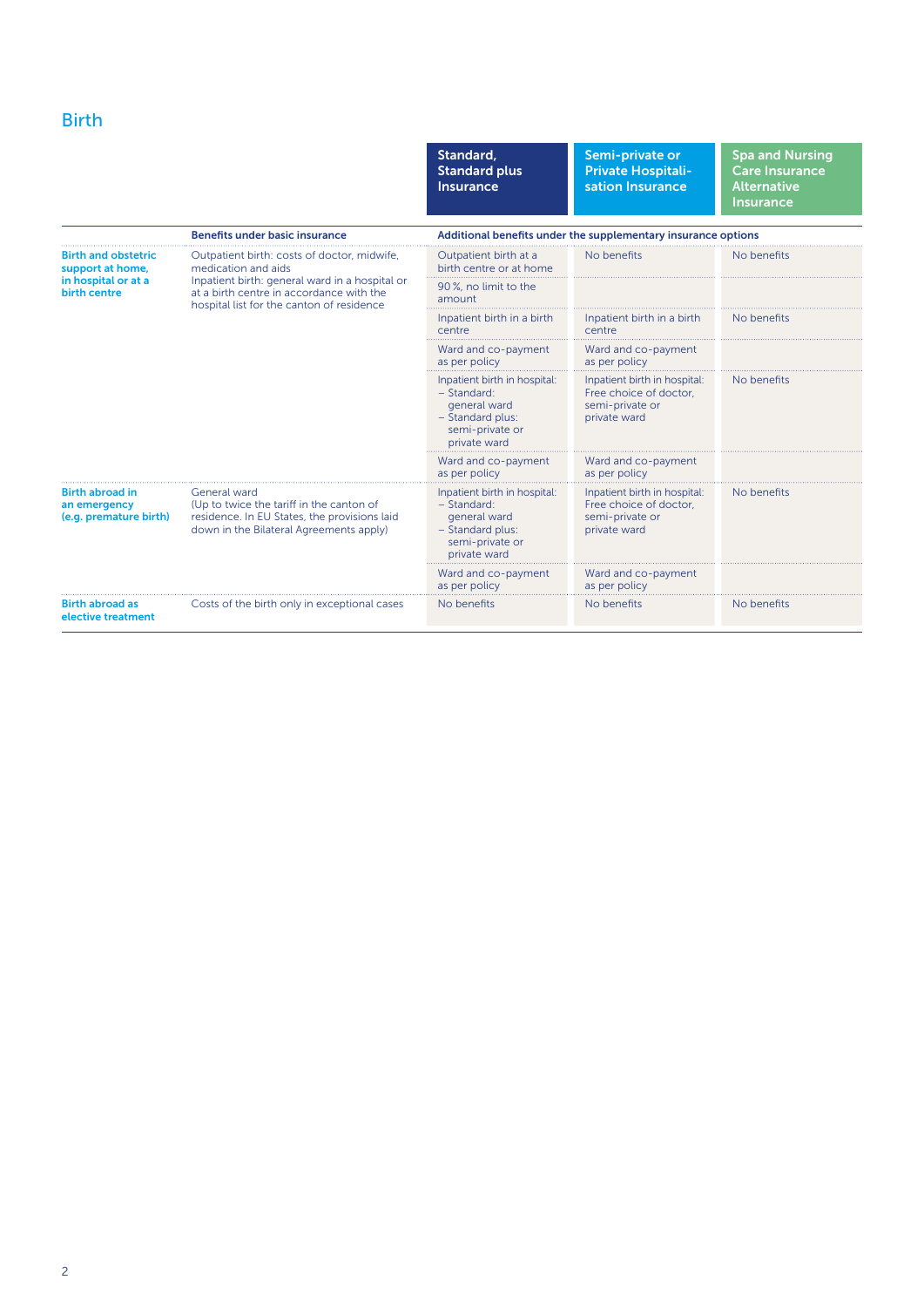## After the birth

|                                                                                      |                                                                                                                                                                                                                                                       | Standard,<br><b>Standard plus</b><br><b>Insurance</b>                                                                                                                         | Semi-private or<br><b>Private Hospitali-</b><br>sation Insurance                                                                                                              | <b>Spa and Nursing</b><br><b>Care Insurance</b><br><b>Alternative</b><br><b>Insurance</b>                                                                                                      |  |
|--------------------------------------------------------------------------------------|-------------------------------------------------------------------------------------------------------------------------------------------------------------------------------------------------------------------------------------------------------|-------------------------------------------------------------------------------------------------------------------------------------------------------------------------------|-------------------------------------------------------------------------------------------------------------------------------------------------------------------------------|------------------------------------------------------------------------------------------------------------------------------------------------------------------------------------------------|--|
|                                                                                      | <b>Benefits under basic insurance</b>                                                                                                                                                                                                                 | Additional benefits under the supplementary insurance options                                                                                                                 |                                                                                                                                                                               |                                                                                                                                                                                                |  |
| <b>Check-ups</b>                                                                     | One medical examination between<br>6 and 10 weeks after the birth<br>One examination by a midwife up to<br>10 weeks after the birth                                                                                                                   | No benefits                                                                                                                                                                   | No benefits                                                                                                                                                                   | No benefits                                                                                                                                                                                    |  |
| Hospital accommoda-<br>tion, initial examina-<br>tion and care costs for<br>newborns | Benefits paid from the mother's insurance<br>for healthy newborns immediately after<br>the birth (lying-in)                                                                                                                                           | Care of a healthy<br>newborn if mother is<br>re-hospitalised                                                                                                                  | Care of a healthy<br>newborn if mother<br>is re-hospitalised                                                                                                                  | No benefits                                                                                                                                                                                    |  |
|                                                                                      |                                                                                                                                                                                                                                                       | Up to 10 weeks<br>after the birth,<br>max. CHF 100/day                                                                                                                        | Up to 10 weeks<br>after the birth,<br>max. CHF 100/day                                                                                                                        |                                                                                                                                                                                                |  |
| <b>Outpatient lying-in</b><br>care                                                   | Examinations and treatment by midwives.<br>After a home or outpatient birth, following<br>discharge from the hospital or birth centre:<br>payment for nursing care provided by<br>midwives or nursing staff with the relevant<br>additional training. | No benefits                                                                                                                                                                   | No benefits                                                                                                                                                                   | No benefits                                                                                                                                                                                    |  |
| Home help                                                                            | No benefits                                                                                                                                                                                                                                           | No benefits                                                                                                                                                                   | No benefits                                                                                                                                                                   | Care and help at home<br>(Spa and Nursing Care)                                                                                                                                                |  |
|                                                                                      |                                                                                                                                                                                                                                                       |                                                                                                                                                                               |                                                                                                                                                                               | CHF 80/day<br>Option 1:<br>max. CHF 800<br>Option 2:<br>max. CHF 1,600<br>Option 3:<br>max. CHF 2,400                                                                                          |  |
| <b>Breastfeeding benefit</b>                                                         | No benefits                                                                                                                                                                                                                                           | Evidence of having<br>breastfed for at least<br>30 days                                                                                                                       | No benefits                                                                                                                                                                   | No benefits                                                                                                                                                                                    |  |
|                                                                                      |                                                                                                                                                                                                                                                       | CHF 200 per child ****                                                                                                                                                        |                                                                                                                                                                               |                                                                                                                                                                                                |  |
| <b>Breastfeeding</b>                                                                 | 3 sessions of breastfeeding advice from<br>midwives or carers with the relevant training<br>Breastfeeding compresses as laid down in<br>the aids and appliances list*, with doctor's<br>prescription                                                  | Additional breastfeeding<br>advice (Health<br>Account**)                                                                                                                      | Additional breastfeeding<br>advice (Health<br>Account**)                                                                                                                      | Additional breastfeeding<br>advice (Health<br>Account**) (Alternative)                                                                                                                         |  |
|                                                                                      |                                                                                                                                                                                                                                                       | 50%, max. CHF 500                                                                                                                                                             | 50%, max. CHF 500                                                                                                                                                             | 50%, max. CHF 500                                                                                                                                                                              |  |
| <b>Breast pump</b>                                                                   | Hand-operated: purchase<br>Electrical: rental<br>as laid down in the aids and appliances list*,<br>with doctor's prescription                                                                                                                         | No benefits                                                                                                                                                                   | No benefits                                                                                                                                                                   | No benefits                                                                                                                                                                                    |  |
| <b>Courses</b>                                                                       | No benefits                                                                                                                                                                                                                                           | Courses as per Health<br>Account**, e.g. post-<br>natal exercise classes,<br>mother-and-baby<br>swimming classes,<br>infant care,<br>baby massage, etc.<br>50 %, max. CHF 500 | Courses as per Health<br>Account**, e.g. post-<br>natal exercise classes,<br>mother-and-baby<br>swimming classes,<br>infant care,<br>baby massage, etc.<br>50 %, max. CHF 500 | Courses as per Health<br>Account**, e.g. post-<br>natal exercise classes,<br>mother-and-baby<br>swimming classes,<br>infant care,<br>baby massage, etc.<br>(Alternative)<br>50 %, max. CHF 500 |  |
|                                                                                      |                                                                                                                                                                                                                                                       |                                                                                                                                                                               |                                                                                                                                                                               |                                                                                                                                                                                                |  |

Benefits are paid per calendar year unless otherwise stated.<br>
The aids and appliances list (MiGel), the drug formu<br>

The Health Account can be accessed at css ch/hea

The aids and appliances list (MiGel), the drug formulary with tariffs, and the Specialty List can be accessed at **[bag.admin.ch](http://www.bag.admin.ch)**<br>\*\* The Health Account can be accessed at **[css.ch/healthaccount](http://www.css.ch/healthaccount)**<br>\*\*\* Th